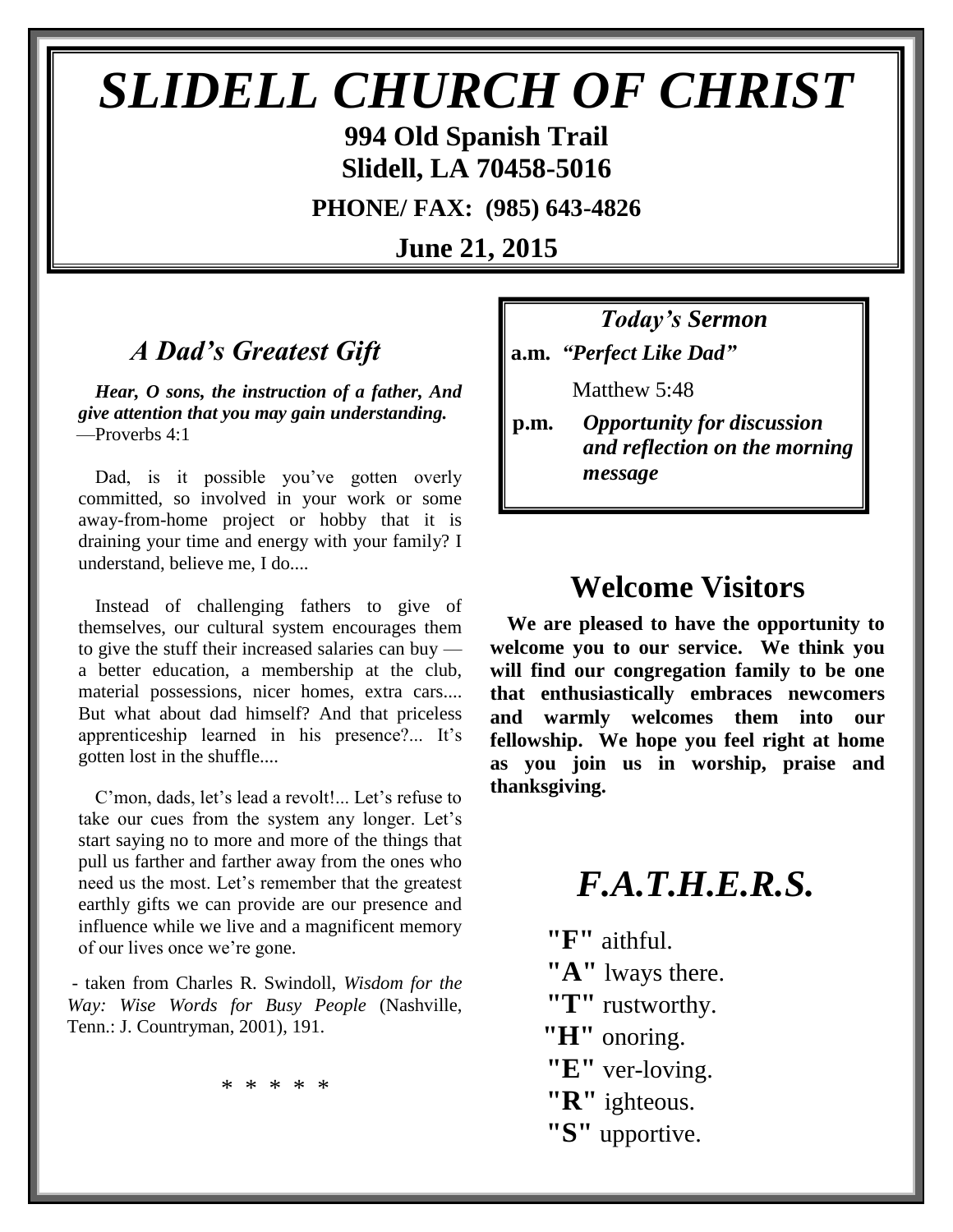## "*REMEMBER IN PRAYER*

## *&* " *ENCOURAGE"*

With Visits, Calls, & Cards

 **All the flooding victims, and relief workers, throughout Texas.**

**Angel Mangus** (of Houston, TX, niece of Carl Mangus) – afflicted with inoperable stage 4 brain cancer.

**Steve Lapinto family** - **baby Anthony** is home but faces several future surgeries.

**Zach Steele** - blessed with news that he will receive a long-awaited bone marrow transplant, and that he is qualified to have the procedure done as an outpatient. He began the process on June 1, and currently has no complications. His physician is very optimistic about his prognosis, and the family remains cautiously optimistic. Continue praying for his recovery.

**Cecilia McDonald** (Kate's mom, in Pleasanton, Texas) - has a failing heart. Kate and her sisters have just made new arrangements to provide for her long term car in her home.

**Rosa Nuñez** (good friend of the Vargas family) - having serious painful health problems.

**Esther Vargas** (Robert's mother, in Costa Rica) - doing better from a recent eye problem.

**Ken Cheri** (Courtney's brother) - healing well following successful hip replacement surgery last Monday at Ochsner Hospital in New Orleans.

**Shirley Fowler** - trying to recover from a stomach virus.

**Shirley Ervin** - on new medication for pleurisy and slowly recovering at home.

**Gerald Molina** - suffering from multi-faceted lower back pain.

**Margaret Schillinger** - experiencing some delayed-reaction pain and stiffness following a slight fall that she experienced a few weeks ago.

**Edward Greene** (Eddie's father, in Georgia) recently hospitalized with internal bleeding from an unknown source.

**Jace Roig** (newborn son of Colton Roig) entering our world last Tuesday, weighing 3 lbs., 8 oz. His full name is Colton Jase Levi Roig. Despite his uncertain prospects for survival, at last word he seems to be holding his own. He will be in the NICU at Ochsner-Baptist Hospital in New Orleans for quite some time. His mother, Angel, is doing well.

**Bill Tansil** - most pressing health issue now is pain from arthritis in his back and shoulders.

**Phyllis Tansil** - has not received substantial pain relief in her lower back despite recent therapies.

**Urbina Family** - thanksgiving that all of them are now recovered from a debilitating bacterial sinus infection.

**Family of Greg Bryant** - bereaved in the recent passing of Greg's father, **Irvin Bryant Sr.,** and Greg's brother, **Irvin Bryant Jr.** In addition Anita Bryant's sister, **Sharon Honoré**, a member at the Crowder Blvd. church, has advanced breast cancer.

**Tod Grabert** - may have to have hardware surgery in his lower back redone.

**Deborah Taylor** (Evan's mom) - trying to recover from a tree falling through the ceiling in a room in their residence.

 **Donald Boudreaux** (Joyce LeBlanc's brother-inlaw, of the Barataria area) - tests reveal a small diminishing of his cancer in the area of the kidney ureters.

 **Kimberly Carter** - recovering from an injured knee.

**Joyce Carter** - waiting to see if she needs to receive further injection treatments in her left eye.

 **Maria Aurelia Alsaro** (Marisol's mother, in Costa Rica) - afflicted with kidney problems.

**Pray for all who are travelling.**

**Pray for Latino evangelism in our area.**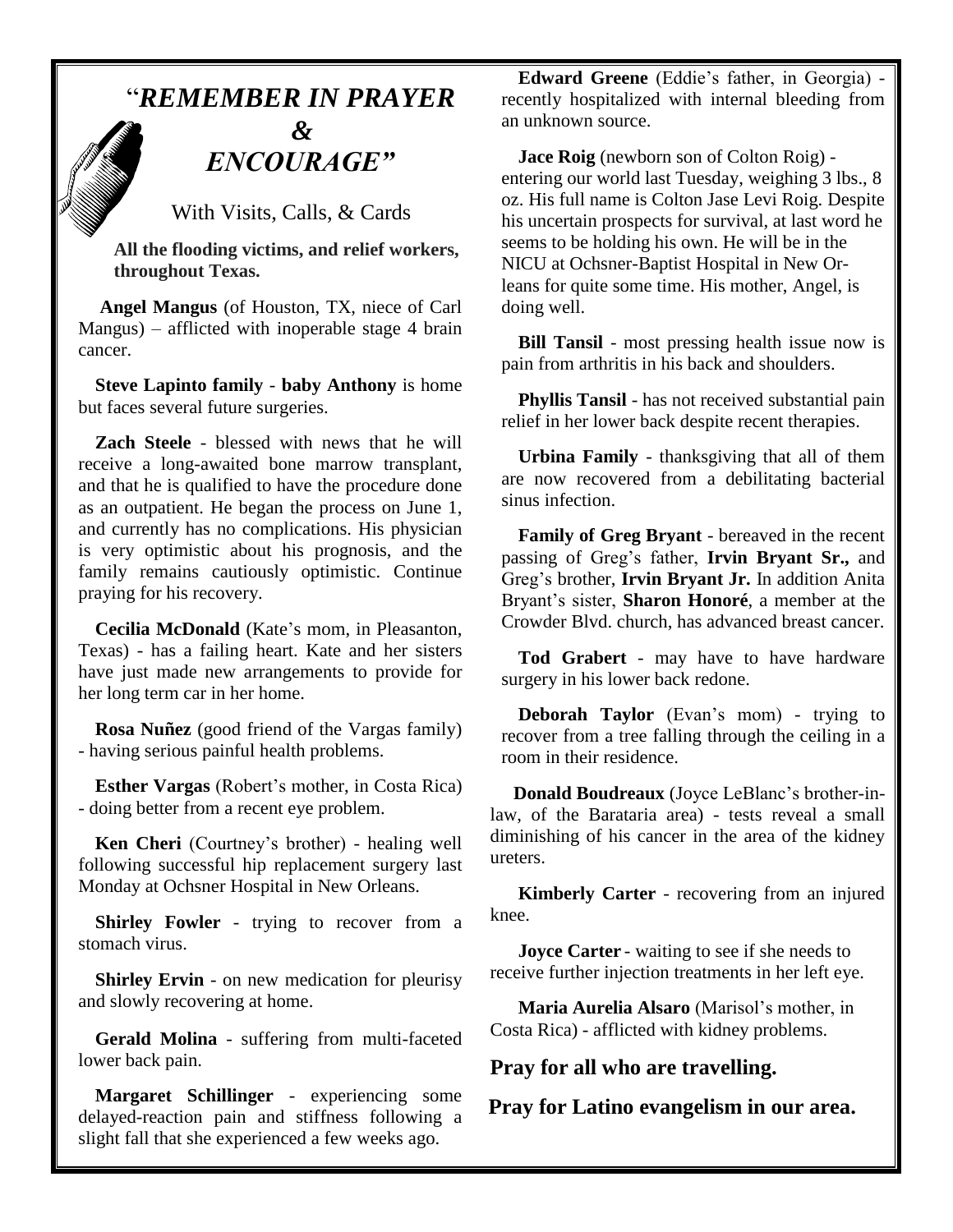**Pray for our elders: Courtney Cheri, Dwight Jones and Gerald Molina.**

**Pray for President Obama and all our elected officials.**

**Pray for our men and women in our armed forces, both here and abroad!**

#### \* \* \* \*

#### **THE EPISTLES: LEARNING TO THINK CONTEXTUALLY**

Adapted from Fee & Stuart, *How to Read the Bible for All Its Worth* (3rd edition)

The New Testament epistles can appear to be so easy to interpret. After all, who needs special help to understand that "*all have sinned*" (Romans 3:23), that "*the wages of sin is death*" (Romans 6:23), and that "*by grace you have been saved, through faith*" (Ephesians 2:8), or the imperatives "*Walk in the Spirit*" (Galatians 5:16) and "*live a life of love*" (Ephesians 5:2, NIV)?

On the other hand, the "ease" of interpreting the epistles can be quite deceptive. This is especially so at the level of *applying what we read to our own situation today* (hermeneutics). One might try leading a group of Christians through 1 Corinthians, for example, and see how many are the difficulties. "How is Paul's opinion (7:25) to be taken as God's word?" some will ask, especially when they personally dislike some of the implications of that opinion. And the questions continue. What is the point of chapters 12-14, if one does not believe that miraculous gifts are valid for the Twenty First Century?

Some general words are in order about all the epistles, that is, all the New Testament except the four Gospels, Acts, and Revelation. First, it is necessary to note that the epistles themselves are *not* a homogeneous lot. For the sake of convenience, we can distinguish "real letters" from "formal epistles." Although we cannot neatly reduce all the letters of the New Testament to one or other of these categories, the distinction is nevertheless a valid one. *Real letters* are nonliterary, that is, they were at first not written for the public and posterity, but were intended for the person or persons to whom they were addressed. In

contrast to the letter, the *formal epistle* is an artistic literary form or a species of literature that was intended for the public. As examples of these respective types, we note that Philemon and Romans differ from one another not only in content but also in that one is far more personal than the other. And in contrast to any of Paul's letters, 2 Peter and 1 John are far more like epistles.

The validity of this distinction may be seen by noting the form of ancient letters. Just as there is a standard form to our letters (date, salutation, body, close, and signature), so there was for theirs. Thousands of ancient Greek letters have been found, and most of them have a form exactly like those in the New Testament (cf. the letter of the council in Acts 15:23-29). The form consists of six parts:

- 1. name of the writer (e.g., *Paul*)
- 2. name of the recipient (e.g., to *the church of God in Corinth*)
- 3. greeting (e.g., *Grace and peace to you from God our Father* . . .)

4. prayer wish or thanksgiving (e.g., *I thank my God always concerning you* . . .)

5. body

6. formal greeting and farewell (e.g., *The grace of our Lord Jesus Christ be with you*)

The one variable element in this form is number 4, which in most of the ancient letters takes the form of a prayer wish (almost exactly like 3 John 2), or else is missing altogether (as in Galatians, 1 Timothy, Titus), although at times one finds a thanksgiving and prayer (as often in Paul's letters). In three of the New Testament epistles this thanksgiving turns into a doxology (2 Corinthians, Ephesians, 1 Peter; cf. Revelation 1:5, 6).

It will be noted that the New Testament epistles that lack either formal elements 1-3 or 6 are those that fail to be true letters, although they are partially like epistles in form. Hebrews, for example, which has been described as three parts tract and one part letter, was indeed sent to a specific group of people, as 10:32-34 and 13:1-25 make clear. Note especially the letter form of 13:22-25. Yet chapters 1-10 are little like a letter and are in fact an eloquent sermon in which the argument as to Christ's total superiority to all that